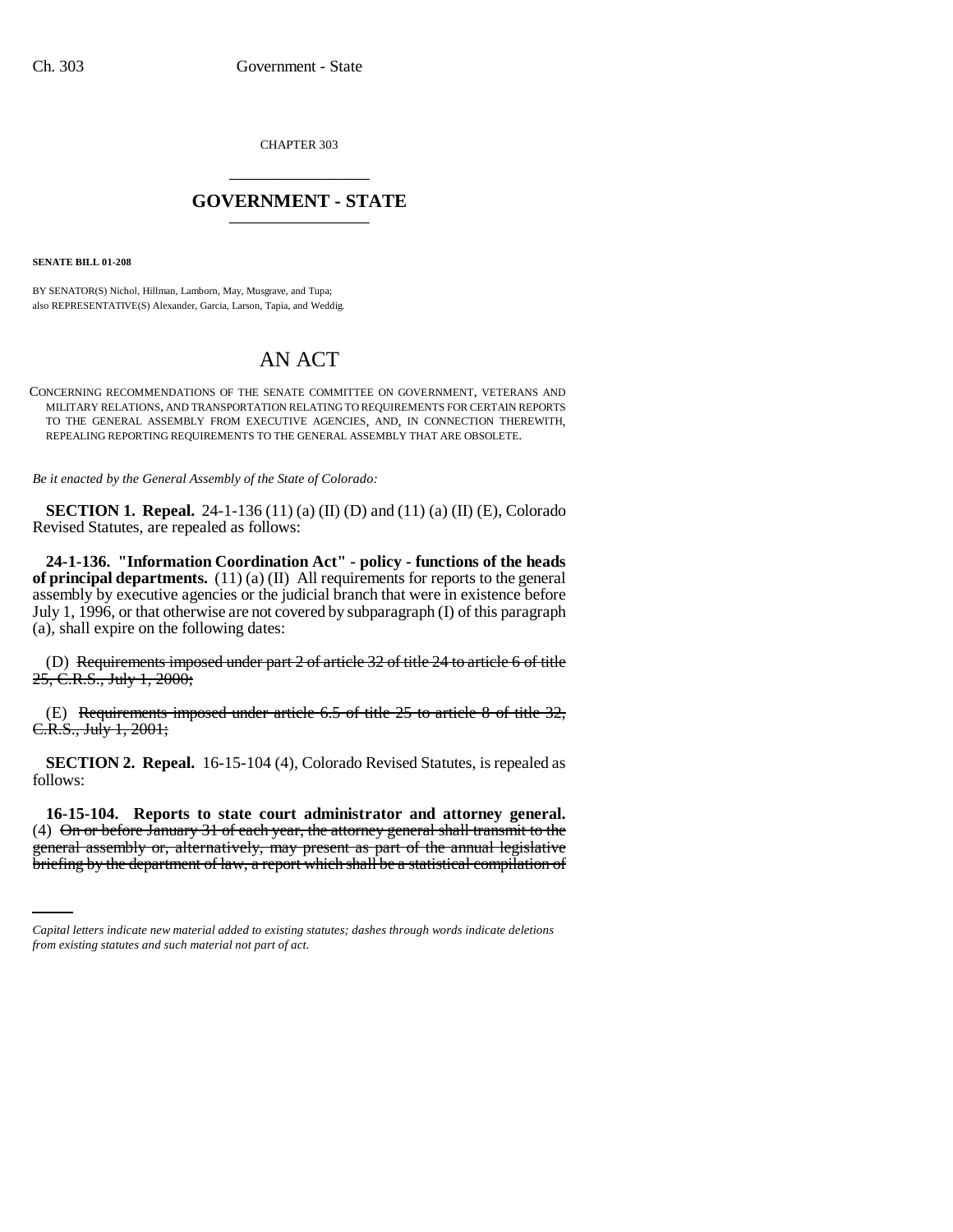the reports received from district attorneys, as well as similar information from the attorney general's office.

**SECTION 3. Repeal.** 17-1-103 (1) (g), Colorado Revised Statutes, is repealed as follows:

**17-1-103. Duties of the executive director.** (1) The duties of the executive director shall be:

(g) To prepare and transmit annually to the general assembly a statistical report;

**SECTION 4. Repeal.** 17-1-104.3 (4), Colorado Revised Statutes, is repealed as follows:

**17-1-104.3. Correctional facilities - locations - security level.** (4) Annually with the department's budget submission to the joint budget committee, the department shall provide an itemized report of costs by facility and by sub-program. This report shall include annual costs for community corrections, parole, correctional industries, and the parole board.

**SECTION 5. Repeal.** 19-1-116 (3), Colorado Revised Statutes, is repealed as follows:

**19-1-116. Funding - alternatives to placement out of the home.** (3) The department of human services shall report annually to the house and senate committees on health, environment, welfare, and institutions concerning the amount of capped allocations, as defined in section 26-5-101 (1), C.R.S., received by each county pursuant to this section, by line item, and each county's spending, by line item.

**SECTION 6.** 22-2-106 (3), Colorado Revised Statutes, is amended to read:

**22-2-106. State board - duties.** (3) The state board shall annually submit a report to the governor and the general assembly EDUCATION COMMITTEES OF THE HOUSE OF REPRESENTATIVES AND THE SENATE on the accreditation status of all school districts pursuant to the provisions of article 11 of this title.

**SECTION 7.** 22-60.5-116 (2) and (4), Colorado Revised Statutes, are amended to read:

**22-60.5-116. Evaluation of approved programs of preparation for teachers, principals, and administrators.** (2) Beginning July 1, 1999, each teacher employed by a school district of the state who completed his or her preparation at an accepted institution of higher education in this state shall evaluate the program during his or her first and third years of teaching. Each teacher who completes his or her preparation at an accepted institution of higher education in another state may also evaluate his or her program. Such evaluations shall include assessments of the extent to which the teacher preparation program sufficiently prepared the teacher to meet the performance-based standards for teacher licensure specified by rule of the state board of education pursuant to section 22-2-109 (3). For 1999 and every year thereafter, a sample of principals and administrators employed by the school districts of the state who completed their preparation at accepted institutions of higher education in this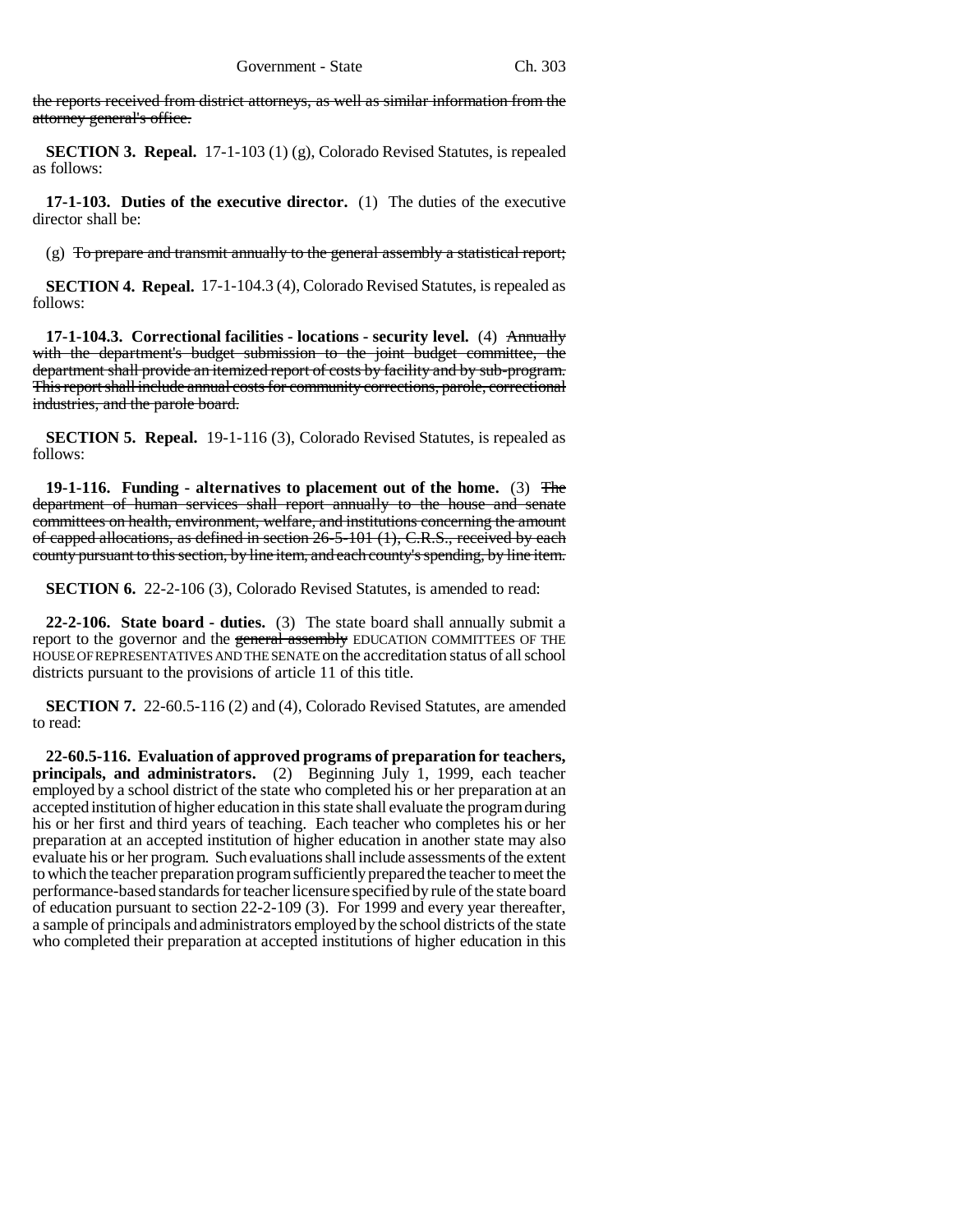state shall evaluate their programs. Such sample shall be selected by the department of education. Such evaluations shall be on forms prepared and distributed by the department of education. The completed forms shall be returned to the department of education for compilation, review by the state board of education, and dissemination to Colorado teacher, principal, and administrator preparation institutions. In addition, the completed forms may be reviewed by the educator professional standards board. The department of education shall provide copies of the compiled results of such completed forms to the members of the committees on education of the house of representatives and the senate, which shall review the results at a joint meeting pursuant to section 22-60.5-116.5. In addition, The department of education may provide copies of the compiled results to each school district and to the Colorado commission on higher education.

(4) Effective July 1, 1999, the administrative staff of the school districts of this state shall be provided forms for the evaluation of approved programs of preparation of teachers of graduates of Colorado teacher preparation institutions employed within said school districts. The administrative staff may also review approved teacher preparation programs of teachers employed by the school district who graduated from out-of-state institutions. Such evaluations shall include assessments of the extent to which the teacher preparation programs sufficiently prepared teachers to meet the performance-based standards for teacher licensure specified by rule of the state board of education pursuant to section 22-2-109 (3) and the extent to which the school district was required to remediate each teacher. Evaluations shall be completed during the first and third years of teaching as specified in subsection (2) of this section or at such other times as may be deemed appropriate by the state board of education. Such forms shall be returned to the department of education for compilation, review by the state board of education, and dissemination to Colorado teacher preparation institutions. In addition, the completed forms may be reviewed by the educator professional standards board. The department of education shall provide copies of the compiled results of such completed forms to the members of the committees on education of the house of representatives and the senate, which shall review the results at a joint meeting pursuant to section 22-60.5-116.5. In addition, The department of education may provide copies of the compiled results to each school district and to the Colorado commission on higher education.

**SECTION 8.** 24-46-105 (2.5) (b), Colorado Revised Statutes, is amended to read:

**24-46-105. Colorado economic development fund - creation.** (2.5) (b) The commission may establish whatever terms and conditions it deems appropriate in making grants or loans pursuant to this section. The loan amount and any interest earned thereon shall be paid back to the commission, and such moneys shall be credited to a special account in the fund to be known as the revolving account. In accordance with subsection (2) of this section, interest earned on the investment or deposit of moneys in the economic development fund shall also be credited to the revolving account. All moneys in the revolving account may be used by the commission to make loans and grants as provided in this subsection (2.5) without further appropriation by the general assembly. The commission shall report to the joint budget committee by January 1 of each year all expenditures from, and the unencumbered balance of, the revolving account. The commission shall not approve grants or loans to state departments or agencies for specific projects which are typically considered by the general assembly in the general appropriation bill or in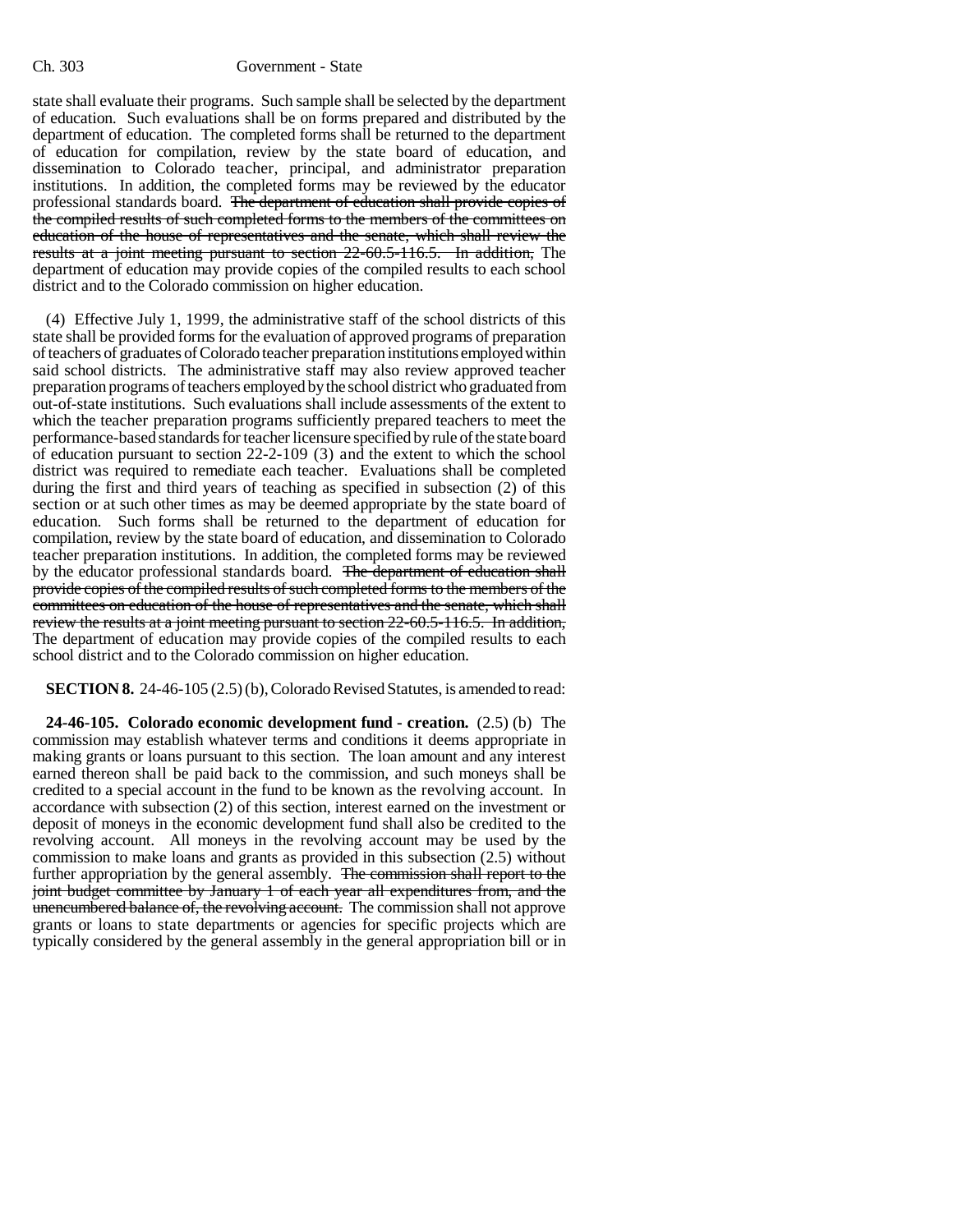supplemental appropriation bills unless the joint budget committee approves the application for such grants or loans.

**SECTION 9.** 24-77-106.5 (2), Colorado Revised Statutes, is amended to read:

**24-77-106.5. Annual financial report - certification of excess state revenues.** (2) Any financial report prepared and certification of state excess revenues made pursuant to subsection (1) of this section shall be audited by the state auditor. No later than September 15 following the certification made by the state controller for any given fiscal year, the state auditor shall report and transmit to the governor, the general assembly JOINT BUDGET COMMITTEE, THE FINANCE COMMITTEES OF THE HOUSE OF REPRESENTATIVES AND THE SENATE, and the executive director of the department of revenue the results of any audit conducted in accordance with this subsection (2).

**SECTION 10.** 28-3-106 (1) (c), Colorado Revised Statutes, is amended to read:

**28-3-106. Powers and duties of adjutant general.** (1) The adjutant general has the following powers and duties:

(c) He THE ADJUTANT GENERAL shall prepare and transmit annually, in the form and manner prescribed by the heads of the principal departments pursuant to the provisions of section 24-1-136, C.R.S., a report accounting to the governor and the general assembly STATE VETERANS AND MILITARY AFFAIRS COMMITTEE OF THE HOUSE OF REPRESENTATIVES AND THE GOVERNMENT, VETERAN AND MILITARY RELATIONS, AND TRANSPORTATION COMMITTEE OF THE SENATE for the efficient discharge of all responsibilities assigned by law or directive to the adjutant general.

**SECTION 11. Repeal.** 29-4-719.1 (2) (f) (II) Colorado Revised Statutes, is repealed as follows:

**29-4-719.1. Economic development fund - repeal.** (2) Moneys held in the economic development fund shall be expended by the authority for the following purposes:

(f) (II) No later than January 1, 1995, and thereafter biennially but no later than January 1 of such year, the authority shall submit a report to the general assembly concerning the expenditures made under subparagraph (I) of this paragraph (f).

**SECTION 12.** 29-4-729, Colorado Revised Statutes, is amended to read:

**29-4-729. Annual report.** The authority shall submit to the governor and the general assembly HEALTH, ENVIRONMENT, WELFARE, AND INSTITUTIONS COMMITTEE OF THE HOUSE OF REPRESENTATIVES AND THE HEALTH, ENVIRONMENT, CHILDREN AND FAMILIES COMMITTEE OF THE SENATE within six months after the end of the fiscal year a report which THAT shall set forth a complete and detailed operating and financial statement of the authority during such year. Also included in the report shall be any recommendations with reference to additional legislation or other action that may be necessary to carry out the purposes of the authority.

**SECTION 13.** 29-4-735 (2), Colorado Revised Statutes, is amended to read: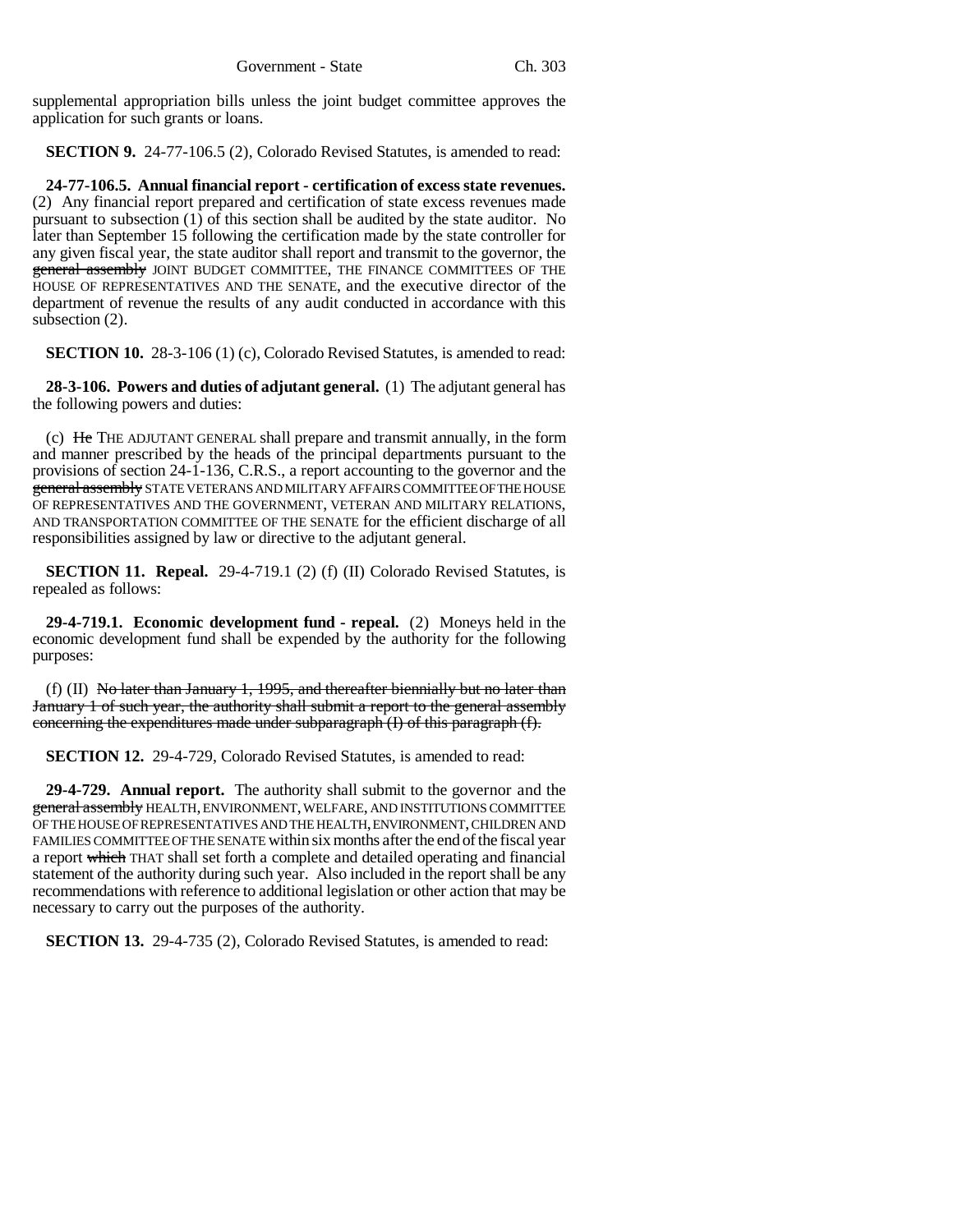## Ch. 303 Government - State

**29-4-735. Colorado strategic seed fund council - creation.** (2) At the request of the board, the Colorado strategic seed fund council shall provide advice to the authority from time to time as to the criteria to be used in making loans, and the council shall make recommendations to the board with respect to the board's determinations regarding such loans from the Colorado strategic seed fund to operating seed funds. Said council shall receive reports from the authority regarding the operations and investments of the operating seed funds and shall make an annual report on the operating seed funds to the general assembly HEALTH, ENVIRONMENT, WELFARE, AND INSTITUTIONS COMMITTEE OF THE HOUSE OF REPRESENTATIVES AND THE HEALTH, ENVIRONMENT, CHILDREN AND FAMILIES COMMITTEE OF THE SENATE.

**SECTION 14.** 29-13-102 (4), Colorado Revised Statutes, is amended to read:

**29-13-102. Authority for units of local government to pool insurance coverage.** (4) Each self-insurance pool for units of local government created in this state shall file, with the commissioner of insurance on or before March 30 of the next succeeding year, a written report, in a form prescribed by the commissioner, signed and verified by its chief executive officer as to its condition. Such report shall include a detailed statement of assets and liabilities, the amount and character of the business transacted, and the moneys reserved and expended during the year. All such reports shall be transmitted to the governor and the general assembly LOCAL GOVERNMENT COMMITTEE OF THE HOUSE OF REPRESENTATIVES AND THE GOVERNMENT, VETERAN AND MILITARY RELATIONS, AND TRANSPORTATION COMMITTEE OF THE SENATE.

**SECTION 15. Repeal.** 29-22-104 (5) (c), Colorado Revised Statutes, is repealed as follows:

**29-22-104. Right to claim reimbursement - temporary committee on reimbursement.** (5) (c) No later than September 1, 1999, unless the legislative audit committee specifies a later date, the executive director of the department of public safety shall report the recommendations of the temporary committee on reimbursement for the costs of hazardous substance incidents to the legislative audit committee. The report shall include any proposed legislation recommended to the executive director by the temporary committee.

**SECTION 16.** 29-24-111 (4), Colorado Revised Statutes, is amended to read:

**29-24-111. Referenda concerning contributions - permissible subject matters - approval - refunds - procedures.** (4) The board shall report to the governor and the general assembly BUSINESS AFFAIRS AND LABOR COMMITTEE OF THE HOUSE OF REPRESENTATIVES AND THE BUSINESS, LABOR, AND FINANCE COMMITTEE OF THE SENATE concerning the contents of any order which THAT has been approved pursuant to this section.

**SECTION 17.** 29-24-118, Colorado Revised Statutes, is amended to read:

**29-24-118. Account of activities, receipts, and expenditures.** The authority shall keep an accurate account of all its activities, receipts, and expenditures. The authority shall annually report to the governor and the general assembly BUSINESS AFFAIRS AND LABOR COMMITTEE OF THE HOUSE OF REPRESENTATIVES AND THE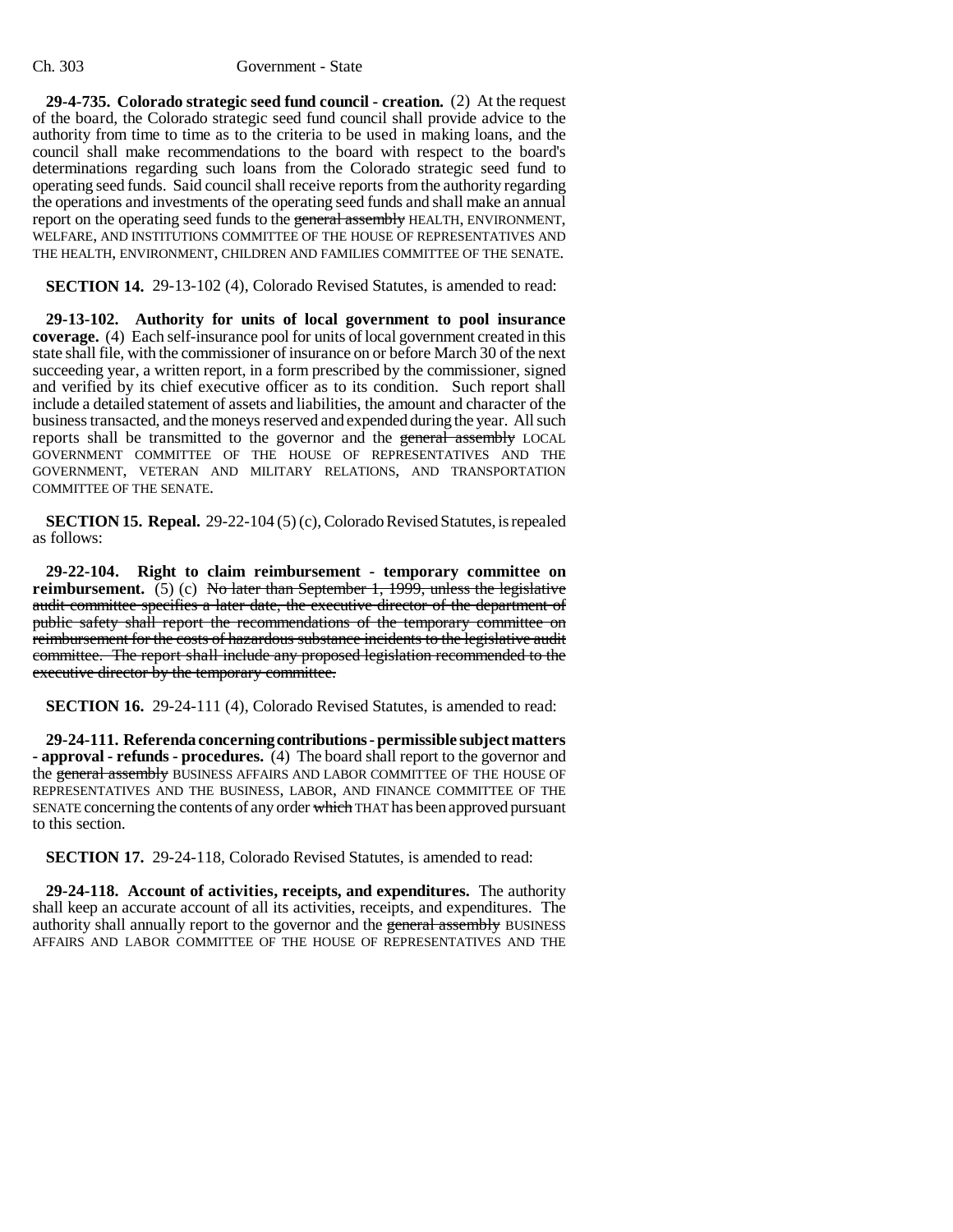Government - State Ch. 303

BUSINESS, LABOR, AND FINANCE COMMITTEE OF THE SENATE, within six months after the end of each year, concerning its activities and operations during such year. The report shall include any recommendations concerning additional legislation or other action that may be necessary to carry out the purposes of the authority. A complete and detailed operating and financial statement of the authority shall be provided to contributing businesses upon request and shall be available for public inspection at reasonable times as determined by the authority.

**SECTION 18. Repeal.** 31-30.5-307 (1) (d), Colorado Revised Statutes, is repealed as follows:

**31-30.5-307. State contribution.** (1) (d) Commencing December 1, 1992, the board shall submit a biennial report to the joint budget committee reporting on each employer having an accrued unfunded liability and the amount of such accrued unfunded liability.

**SECTION 19. Repeal.** 32-8-103 (7) (e), Colorado Revised Statutes, is repealed as follows:

**32-8-103. Commission - election - appointment - transfer of powers to the department of local affairs.** (7) (e) Provide a final report to the general assembly setting forth in detail the following:

(I) The income and expenditures of the district since the most recent report submitted pursuant to section 32-8-104 (5);

(II) The amounts paid or otherwise transferred pursuant to this subsection (7); and

(III) Any other information relevant to the board's compliance with this subsection  $(7)$ .

**SECTION 20. Repeal.** 32-15-124, Colorado Revised Statutes, is repealed as follows:

**32-15-124. Report.** On or before March 1 immediately following the levy and collection of the sales tax by the district and on and after March 1 of each year thereafter, the board shall file a report with the general assembly indicating the amount of any revenues raised by any sales tax and any admissions tax levied and collected pursuant to the provisions of this article, the amount of any revenues generated from the operation of the stadium pursuant to the provisions of this article, the amount of any revenues received from all other sources and specifying such sources, and the distribution and use of such revenues.

**SECTION 21. Repeal.** 32-16-107, Colorado Revised Statutes, is repealed as follows:

**32-16-107. Report.** The board shall file an annual report with the general assembly indicating its progress in developing a plan pursuant to section 32-16-106 (1) (b) and complying with the other requirements of section 32-16-106 and its receipt and expenditures of moneys for the prior fiscal year.